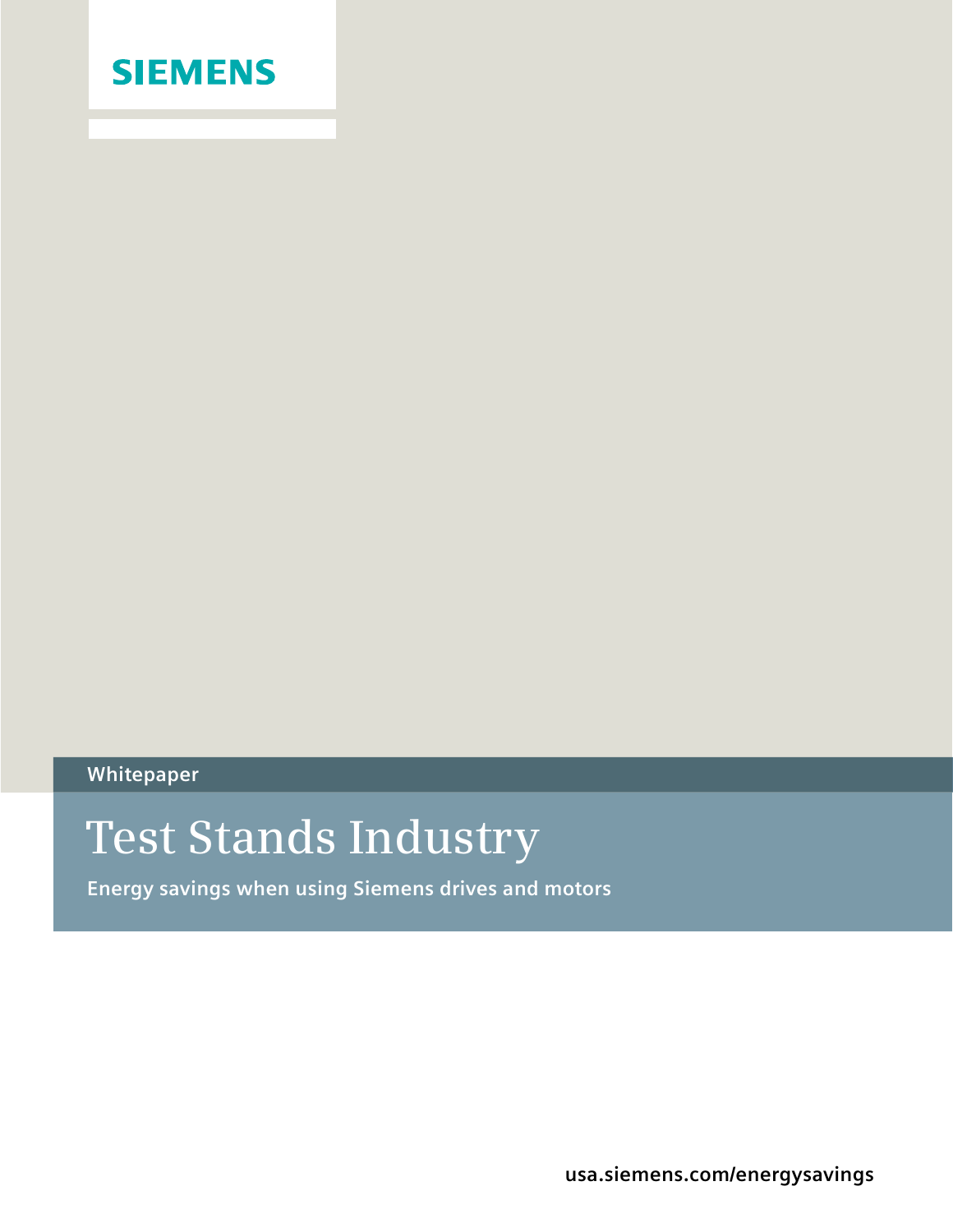Everyone is aware that using a variable frequency drive with a motor will result in energy savings. But there is no other application like a test stand application that can have such a dramatic savings. In the following pages we discuss several test stand applications examples and how the Siemens test stand solution will result in savings.

## **Energy Generation**

One type of test stand consists of an engine or any other self driven machine that needs to be tested for performance or endurance. In these test stands, a Siemens Motor is used to "load" or hold back against the part under test. This part could be an engine, a turbine, an electric motor, or any other device that rotates under its own power.

**Figure 1** Engine Durability Test Stand



In the diagram above an engine is gas powered. The customer might need to test this for endurance or for performance. The engine will run on gasoline and the test stand must hold back against the engine to provide the proper hold back torque needed to test the part. In the past, a water brake was used to hold back against the shaft of the engine. An alternate solution is to use Siemens Variable Frequency Drives and Motors instead of the water brake. With this alternative, the motor acts as a generator while holding back against the engine. The Siemens motors are around 92% to 97% efficient and the drives are typically 96% to 97% efficient. This means that as much as 95% of the energy from the engine can be utilized in the rest of the engine plant. For example, if a 400hp engine is being tested, 286kw of power would be generated for use in the rest of the engine plant. With the water brake solution, the power created by the gas powered engine is wasted. If a factory has many endurance test stands running for many hours, the power generated is huge.

There is also other savings associated with the Siemens solutions. There is lower maintenance cost associated with a VFD solution due to the elimination of the water cooling system. The energy associated with the pumps to move the water and the fans of the cooling tower also can be eliminated.

Siemens Solution has other important benefits. For example, the VFD used by Siemens is usually an active front end (AFE) drive which insures the power generated is clean power. With ordinary regenerative drives, the power generated has poor harmonics. The Siemens AFE drive has the minimum possible harmonics. Poor harmonics in a supply system cause additional energy losses, defective operation of other electrical equipment, reduced life on other electrical equipment, nuisance tripping of other electrical equipment, and reduced performance of other electrical equipment. This is a very important feature that should not be overlooked when selecting a drive for this application.

Another advantage of the Siemens Solution is the AFE drive can control power factor. So if your factory has good power factor, the drive can be setup to run at unity power factor. If your factory has poor power factor, this will cause the utility to have reduced capacity and the utility will often fine the consumer for poor power factor. With the AFE drive, the drive can be setup to run from 0.8 PF leading to 0.8 PF lagging. This can compensate for the other poor power factor in your facility to possibly eliminate the fine from the utility.

**prepared by:**

**Chuck Fernandez** Consulting Applications Engineer

**Siemens Industry, Inc.** 100 Technology Drive Alpharetta, GA 30005

**phone**: (770) 740-3000

**e-mail:** charles.fernandez@siemens.com **web:** usa.siemens.com/energysavings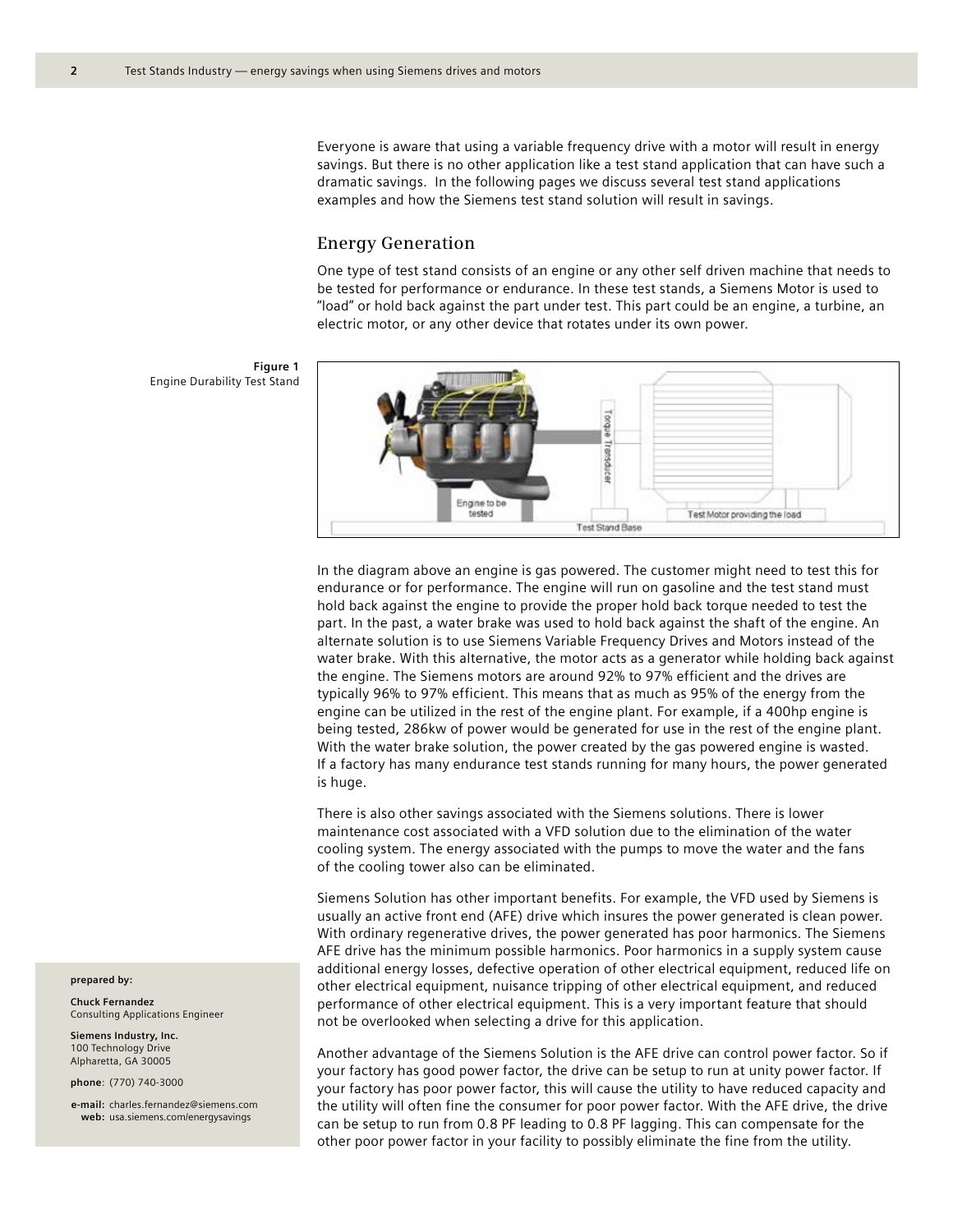These test stands must do both the turning of the component (referred to as the "Input") and the holding back of the component (referred to as the "Absorber"). Examples of a common bus test stand would be a Transmission Test Stand, a gearbox test stand, and a generator test stand. This type of test stand has a huge energy advantage for the user because the input motor uses the energy generated from the absorbing motor. Very little energy is required from the utility. In the example below, there are two 1000hp motors connected to a gearbox. In a normal drive lineup, we would supply a 2000hp bus supply or infeed. Since the absorbing motor is holding back against the input motor, it is regenerating to the DC Bus. The input motor gets a majority of its energy generated from the absorbing motor. Therefore, the infeed might only be sized for 200hp with a transformer to match. See the example one line below.



This solution reduces the wiring from the supply into the drive system. Instead of 3000 amp cable, only 300 amp cable is needed. The same is true of the amount of energy that is required. This solution puts very little energy demand on the utility.

An AFE drive could be used on the front end but it is not necessary due to the common bus approach. A much less expensive diode rectifier front end could be used which would significantly reduce the customers pay back time.

## **Application Support**

Test stand applications are all slightly different and the test stand customers often have different goals. Siemens has application engineers who are very experienced in the test stand industry. These engineers have experienced hundreds of different types of test stands from energy generating engine test stands to the complicated transmission test stand to simple pump stands and even unique test stands like crash test stands. These engineers are available to help specify the solution that matches the customer's needs. Contact your Local Siemens Sales Representative to maximize the energy savings and the return on investment on your next test stand project.